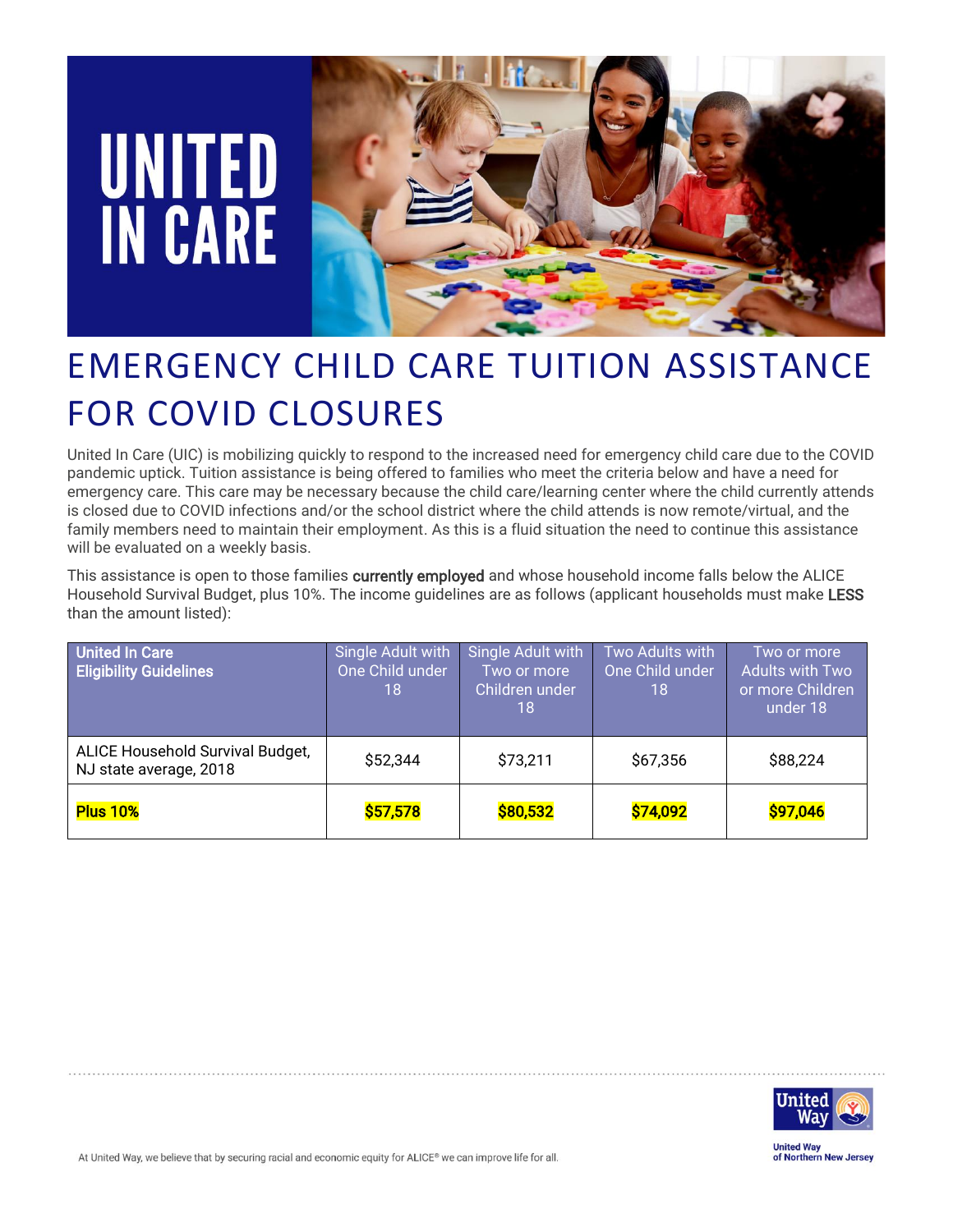### EMERGENCY ASSISTANCE APPLICATION

Please type or print answers to all questions clearly:

| <b>Household Size</b>                    | <b>Check One</b> |
|------------------------------------------|------------------|
| Single adult with one dependent          |                  |
| Single adult with two or more dependents |                  |
| Two adults with one dependent            |                  |
| Two adults with two or more dependents   |                  |

What was the 2020 total income in your household?\* \_\_\_\_\_\_\_\_\_\_\_\_\_\_\_\_\_\_\_\_\_\_\_\_\_\_\_\_\_

\*Please attach documentation which can include one of the following below. A photo or scanned copy is acceptable:

\_\_\_\_\_\_\_\_\_\_\_\_\_\_\_\_\_\_\_\_\_\_\_\_\_\_\_\_\_\_\_\_\_\_\_\_\_\_\_\_\_\_\_\_\_\_\_\_\_\_\_\_\_\_\_\_\_\_\_\_\_\_\_\_\_\_\_\_\_\_\_\_\_\_\_\_\_\_\_\_\_\_\_\_\_\_\_\_\_\_\_\_\_\_\_\_\_\_\_\_

\_\_\_\_\_\_\_\_\_\_\_\_\_\_\_\_\_\_\_\_\_\_\_\_\_\_\_\_\_\_\_\_\_\_\_\_\_\_\_\_\_\_\_\_\_\_\_\_\_\_\_\_\_\_\_\_\_\_\_\_\_\_\_\_\_\_\_\_\_\_\_\_\_\_\_\_\_\_\_\_\_\_\_\_\_\_\_\_\_\_\_\_\_\_\_\_\_\_\_\_

\_\_\_\_\_\_\_\_\_\_\_\_\_\_\_\_\_\_\_\_\_\_\_\_\_\_\_\_\_\_\_\_\_\_\_\_\_\_\_\_\_\_\_\_\_\_\_\_\_\_\_\_\_\_\_\_\_\_\_\_\_\_\_\_\_\_\_\_\_\_\_\_\_\_\_\_\_\_\_\_\_\_\_\_\_\_\_\_\_\_\_\_\_\_\_\_\_\_\_\_

\_\_\_\_\_\_\_\_\_\_\_\_\_\_\_\_\_\_\_\_\_\_\_\_\_\_\_\_\_\_\_\_\_\_\_\_\_\_\_\_\_\_\_\_\_\_\_\_\_\_\_\_\_\_\_\_\_\_\_\_\_\_\_\_\_\_\_\_\_\_\_\_\_\_\_\_\_\_\_\_\_\_\_\_\_\_\_\_\_\_\_\_\_\_\_\_\_\_\_\_

- o A paycheck from November or December of 2021
- o The front page of your 2020 income tax return

Briefly describe why you need emergency tuition assistance at this time: